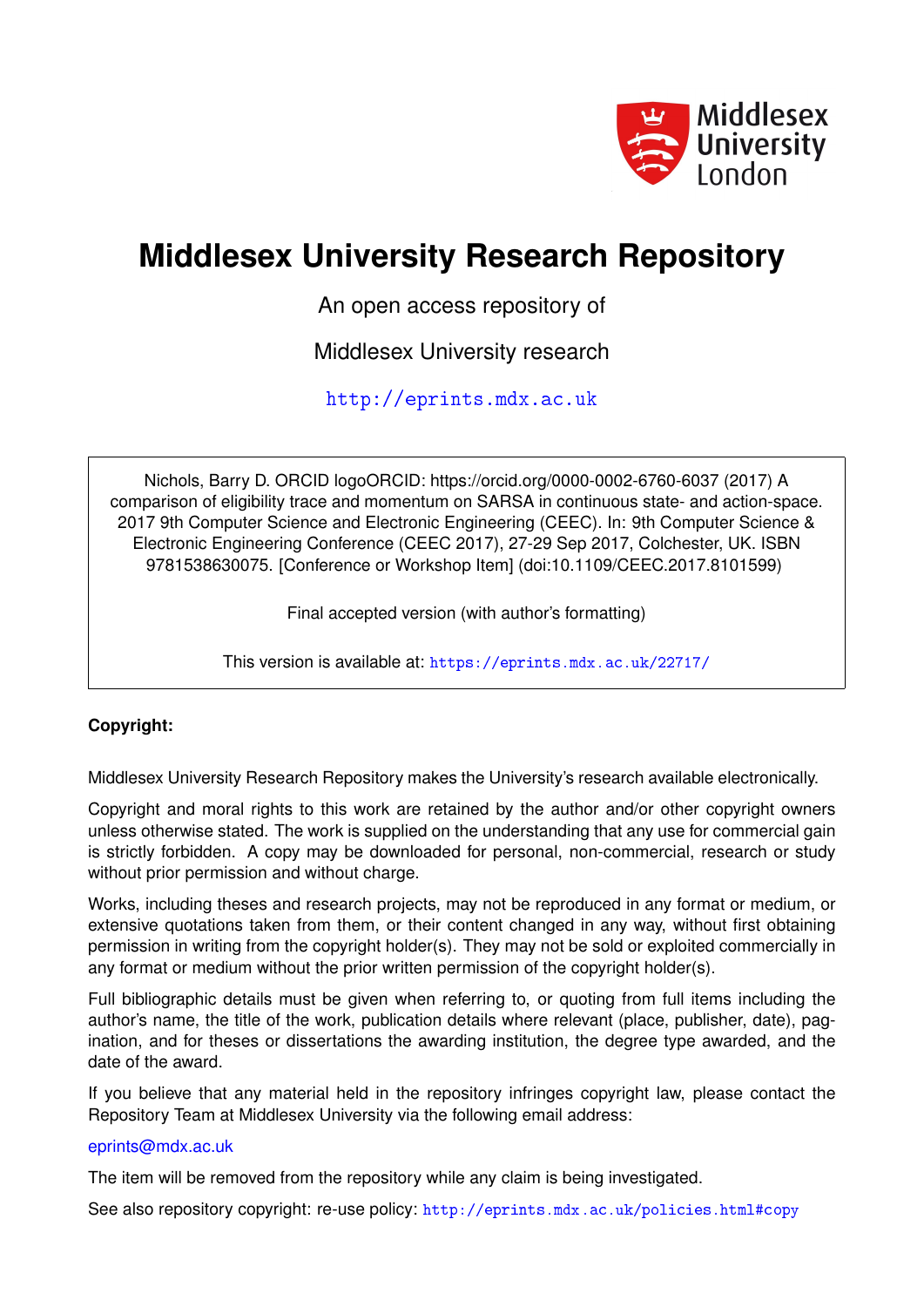# A Comparison of Eligibility Trace and Momentum on SARSA in Continuous State- and Action-Space

Barry D. Nichols School of Science and Technology Middlesex University London, England Email: b.nichols@mdx.ac.uk

*Abstract*—Here the Newton's Method direct action selection approach to continuous action-space reinforcement learning is extended to use an eligibility trace. This is then compared to the momentum term approach from the literature in terms of the update equations and also the success rate and number of trials required to train on two variants of the simulated Cart-Pole benchmark problem. The eligibility trace approach achieves a higher success rate with a far wider range of parameter values than the momentum approach and also trains in fewer trials on the Cart-Pole problem.

#### I. INTRODUCTION

Reinforcement learning (RL) [1] has had many successes, however, when the action-space is continuous it becomes difficult to select the greedy action. One approach to overcoming this problem is by directly optimising the value function [2], [3].

A popular approach to accelerating training in RL is to apply an eligibility trace, but in [2], [3] a momentum term was applied to the update of the value function. When the update equations of these two techniques are compared they are very similar. Here, the update equations of both eligibility and momentum based approached are compared, then both approaches are applied to the well known simulated Cart-Pole benchmark problem and the double pole variant for comparison, both in terms of trials to train and sensitivity to parameter values.

The rest of this paper is organised as follows. Section II gives the background about reinforcement learning and the use of eligibility in continuous action-space. The details of the approach applied here are described in Section III. Then, Section IV explains the details of the experiment carried out, followed by the results (Section V). Finally, the conclusion and future work are in Section VI.

#### II. BACKGROUND

#### *A. Reinforcement Learning*

An RL agent learns to perform a task by experimenting on that task and receiving feedback based on its current performance. At any given time-step, the agent is in state  $s_t \in S$  and must select an action  $a_t \in A$ . After applying  $a_t$  to the environment, the agent receives a reward  $r_{t+1} \in \mathbb{R}$ from the environment and transitions to  $s_{t+1} \in S$ .

In order to improve its performance on the task, the RL agent seeks to maximise the sum of long-term discounted rewards it receives

$$
\sum_{t=0}^{T-1} \gamma^t r_{t+1},\tag{1}
$$

where t is the time-step;  $r_{t+1}$  is the reward received in timestep  $t+1$ , after taking  $a_t$  from  $s_t$ ; and  $\gamma \in (0,1]$  is the discount rate. Normally  $\gamma$  < 1 to ensure the sum of rewards remains finite and to assign more weight to rewards received sooner.

The optimisation of the sum of discounted rewards is achieved by the construction of a value function  $Q : \mathcal{S} \times \mathcal{A} \rightarrow$ R, which approximates the expected sum of long term rewards when taking  $a$  from  $s$  and then following the learned policy  $\pi : S \to A$ . The learned policy is a mapping of which action to take from a given state. The Q function is defined as the sum of the immediate reward and the expected sum of rewards which will be received resulting from taking the next action from the next state and can be recursively defined as

$$
Q(s_t, a_t) = r_{t+1} + \gamma Q(s_{t+1}, a_{t+1}).
$$
\n(2)

The learnt policy involves selecting the greedy action w.r.t. the value function. In small, discrete action-space the agent can select the greedy action  $a^*$  using

$$
a^* = \underset{a}{\arg\max} Q(s, a), \quad \forall a \in \mathcal{A}.
$$
 (3)

The agent must also perform exploratory actions in order to update the value function in unexplored areas of the state- and action-space, which may lead to an improved policy. There are several exploration methods commonly applied, in the discrete action-space this may involve selecting a random action with a small probability or selecting actions proportionately to their value. These methods are known as  $\epsilon$ -greedy and Softmax exploration respectively [1].

The value function can be updated on-line by temporal difference (TD) methods, in which the TD error

$$
\delta_t = r_{t+1} + \gamma Q(s_{t+1}, a_{t+1}) - Q(s_t, a_t)
$$
\n(4)

is minimised. In the SARSA algorithm [1] this is achieved by using  $\delta_t$  to update the Q using

$$
Q(s_t, a_t) \leftarrow Q(s_t, a_t) + \alpha \delta_t, \tag{5}
$$

where  $\alpha$  is a step-size parameter.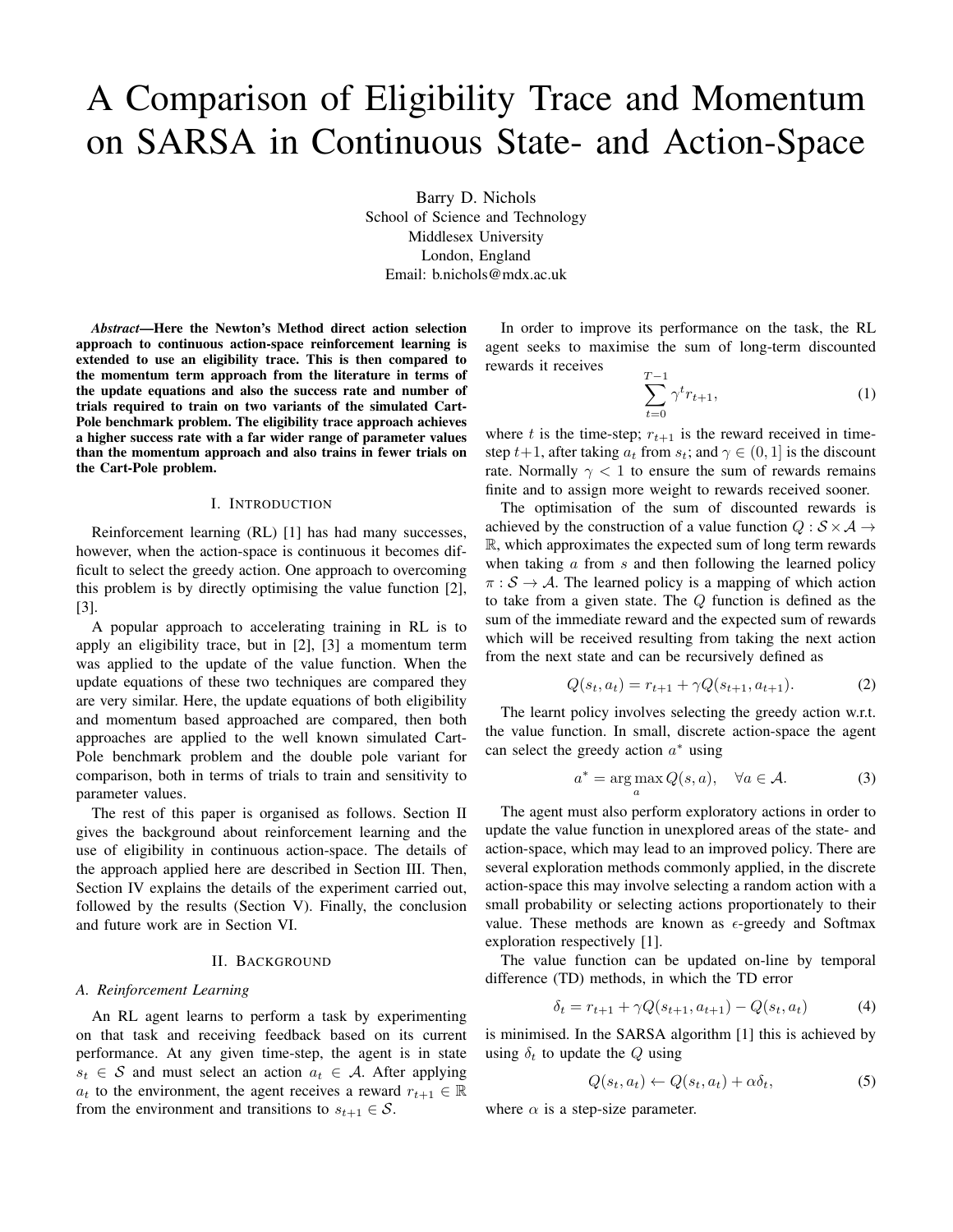#### *B. Continuous State- and Action-Space*

When the state-space is continuous it is not possible to store Q values in a lookup table; therefore, function approximation is often applied to approximate the  $Q$  function. However, when the action-space is also continuous it is impossible to compare the values of all actions, thus alternative action selection methods must be employed.

Possible approaches to overcoming the action selection problem in continuous action-space include applying a function approximator to approximate the policy function  $\pi : \mathcal{S} \rightarrow$ A, which can be used alone [4] or together with a value function [5]; or by directly optimising the  $Q$  function [2], [6].

The approximation of the Q function can be achieved by an artificial neural network (ANN). When an ANN is employed to approximate the value function, the update is then applied to the parameters of the ANN (the synaptic weights) rather than directly updating the value associated with the specific state and action. The update equation is then

$$
\vec{\theta} \leftarrow \vec{\theta} + \alpha \delta_t \nabla_{\vec{\theta}} Q(s_t, a_t), \tag{6}
$$

where  $\vec{\theta}$  is the parameter vector for the ANN.

In the continuous action-space setting exploration is often applied through Gaussian exploration [5], whereby a Gaussian random variable is added to the greedy action before applying it to the environment. This is more appropriate than  $\epsilon$ -greedy and Softmax when the action-space is continuous.

#### *C. Eligibility Trace*

In the standard version of the TD update (5) only the Q values of a single state and action will be updated. In order to also allocate credit to previous states and actions which led to the reward an eligibility trace can be applied [1]. This is achieved by assigning an eligibility value to states and actions as they are encountered which is reduced as time progresses.

When function approximation is applied to the Q function rather than a lookup table the eligibility trace is a vector  $\vec{e}$ , where each element of  $\vec{e}$  relates to one of the function approximator parameters rather than to an entry in a lookup table. The parameter update with eligibility trace is

$$
\vec{\theta} \leftarrow \vec{\theta} + \alpha \delta_t \vec{e}_t,\tag{7}
$$

where  $\delta_t$  is as (4),

$$
\vec{e}_t = \gamma \lambda \vec{e}_{t-1} + \nabla_{\vec{\theta}} Q(s_t, a_t)
$$
\n(8)

and  $\vec{e}_0 = \vec{0}$ .

#### III. APPROACH

The approach used here is based on [2], but uses an eligibility trace rather than a momentum term. As with [2], the Q function was approximated using a multi-layer perceptron, with 7 hidden nodes using a hyperbolic tangent activation function. The initial weights were uniformly selected in the range  $[-0.2, 0.2]$ . Inputs to the ANN were scaled to be within [−1, 1] and outputs rescaled to be applied to the environment. The value function was updated using the SARSA algorithm with an eligibility trace.

Greedy actions were selected using the iterative Newton's Method approach  $a = a - \frac{\nabla_a Q(s, a)}{\nabla_a^2 Q(s, a)}$ , which was then constrained to be within  $[-1, 1]$ . A maximum of 10 iterations (15 for Double Cart-Pole) were applied, but this was terminated early if two iterations result in actions which differ by less than 0.0001. As Newton's Method is unable to distinguish between maxima and minima, this was repeated from several initial actions in  $\{-1, -0.5, 0, 0.5, 1\}$ . Actions were rescaled to the range of the dynamic system after being selected.

Although the original approach in [2] did not apply an eligibility trace it did apply a momentum term [7] to the ANN update. By rearranging the update equations of both approaches into a similar form we can see the differences and similarities more clearly.

Firstly the momentum update formula, the usual form is

$$
\vec{\theta}_{t+1} = \vec{\theta}_t + \Delta \vec{\theta}_{t+1} \tag{9}
$$

where

$$
\Delta \vec{\theta}_{t+1} = \alpha \delta_t \nabla_{\vec{\theta}_t} Q(s_t, a_t) + \mu \Delta \vec{\theta}_t.
$$
 (10)

Which, taking into account  $\Delta \vec{\theta}_0 = \vec{0}$ , can be combined to form

$$
\vec{\theta}_{t+1} = \vec{\theta}_t + \alpha \sum_{k=0}^t \mu^k \delta_{t-k} \nabla_{\vec{\theta}_{t-k}} Q(s_{t-k}, a_{t-k}). \tag{11}
$$

Then, by substituting (4) and (8) into (7), and taking into account the fact that  $\vec{e}_0 = \vec{0}$ , we can arrive at a similar form to the momentum update (11) for the eligibility trace

$$
\vec{\theta}_{t+1} = \vec{\theta}_t + \alpha \sum_{k=0}^t \gamma^k \lambda^k \delta_t \nabla_{\vec{\theta}_{t-k}} Q(s_{t-k}, a_{t-k}). \tag{12}
$$

If we set  $\mu = \gamma \lambda$  the only difference between eligibility trace (12) and momentum (11) is that eligibility trace uses the current TD error  $\delta_t$  for each of the terms, whereas momentum uses a different TD error in each term: the TD error from the time-step of the term.

Intuitively, it makes sense to use the most recent knowledge (from rewards) in RL to update the previous actions which led to it, rather than the knowledge the agent had at the timestep after taking those actions. Similar conclusions have been drawn in [8] albeit on adaptive critic designs. Also, here the comparison includes the impact of parameter values on both approaches, which was not included in [8].

Therefore using an eligibility trace would be expected to give improved results over standard SARSA with a momentum term when updating the ANN. In the following experiments the momentum approach is also applied for comparison purposes.

#### IV. EXPERIMENT

The experiments here use two variants of the Cart-Pole problem. The Cart-Pole problem is a very well known control benchmark problem often used by the RL community [1], [9]– [11]. The problem consists of a cart on a limited track with a pole attached, but free to swing. The objective is to maintain the pole in a balanced position without reaching the ends of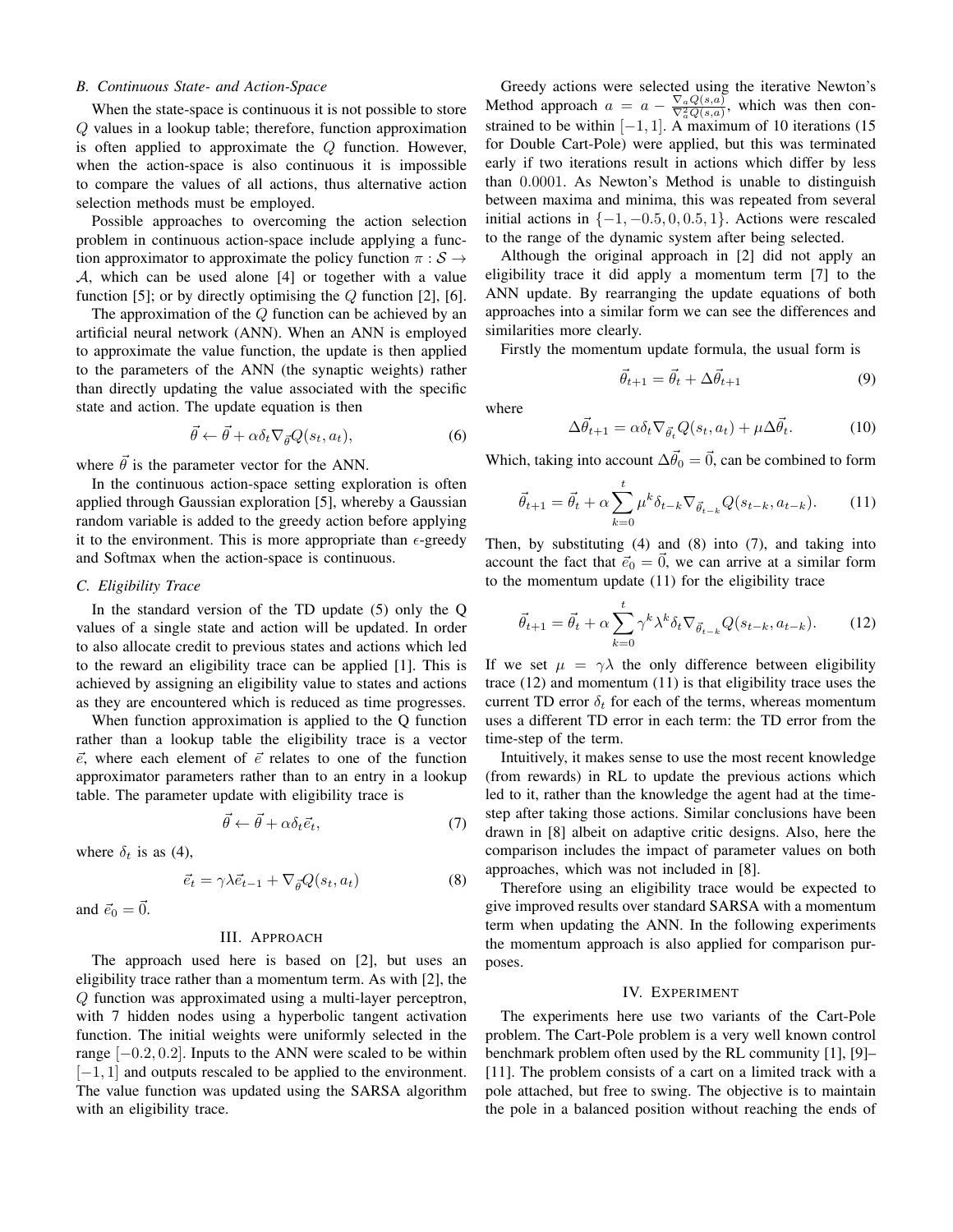

Fig. 1. The two Cart-Pole variants. The distance of the cart from the centre of the track is x and  $\theta$  ( $\theta_i$ ) is the angle of the pole(s) from the vertical position.

the track. Often actions are limited to discrete values [11], here, however, continuous ranges are permitted. The double pole variant of the problem is also used, as described in [5].

Both problems were run for 1000 trials. A trial consists of a maximum of 120 s, which is terminated immediately if the agent fails, i.e. the cart reaches the end of the track or the pole (one of the poles) falls. At each 0.02 s time-step, the agent selects an action, applies it to the environment (which is updated using the Runge Kutta fourth order method) and the agent receives the resulting state and the computed reward. The reward is -1 on failure and zero at all other times. The pole was considered to have fallen if  $|\theta| > \pi/15$ , and the cart was considered to have reached the edge of the track if  $|x| > 2.4.$ 

Gaussian exploration was applied by selecting a random exploration value from the normal distribution with mean 0 and standard deviation 1. This exploration term was then multiplied by an exploration size parameter and added to the selected action. The exploration size started at 1 at the beginning of each trail and was reduced by 0.001 (0.01 for the Double Cart-Pole) at each time-step until it reached 0.

All experiments are repeated for 100 runs, and the mean average number of trials taken before the agent could successfully balance the pole(s) for the full simulated time was recorded. The percentage of runs where the agent was able to learn to successfully balance the pole was the success rate. This was then repeated for all values in  $\{0, 0.1, \ldots, 1\}$  for  $\gamma$ and  $\lambda$  ( $\mu$  for momentum) and for various values of  $\alpha$ .

#### *A. Cart-Pole*

The state vector comprises the pole angle, pole angular velocity, cart distance from centre of track and cart velocity  $s = [\theta, \dot{\theta}, x, \dot{x}]^\mathsf{T}$ . The action is the force applied to the cart  $a = F \in [-10, 10]$  N.

The initial state at the beginning of each episode was  $[0 +$  $[0, 0, 0, 0]^\mathsf{T}$ , where o was a uniformly randomly generated offset in the range  $[-0.05, 0.05]$ . The selected action, including any exploration, was limited to the allowable range before being applied to the simulation. The parameters used for the Cart-Pole simulation are given in Table I. The equations of motion used to update the environment, the same as those used in [11],

TABLE I CART POLE PARAMETERS

| Parameter                    | Value                   |
|------------------------------|-------------------------|
| Cart mass $(mc)$             | $1 \,\mathrm{kg}$       |
| Pole mass $(m)$              | $0.1 \,\mathrm{kg}$     |
| Gravitational constant $(q)$ | $9.81 \,\mathrm{m/s^2}$ |
| Half pole length $(l)$       | 0.5 <sub>m</sub>        |
| Cart friction $(\mu_c)$      | $5 \times 10^{-4}$      |
| Pole friction $(\mu_p)$      | $2 \times 10^{-6}$      |
| Time increment $(\Delta_t)$  | 0.02 s                  |
| Maximum force $(F_{max})$    | 10N                     |

TABLE II DOUBLE CART-POLE PARAMETERS

| Parameter                    | <b>Value</b>            |
|------------------------------|-------------------------|
| Cart mass $(m_c)$            | $1 \text{ kg}$          |
| Pole one mass $(m_1)$        | $0.1 \,\mathrm{kg}$     |
| Pole two mass $(m_2)$        | $0.01 \text{ kg}$       |
| Gravitational constant $(q)$ | $9.81 \,\mathrm{m/s^2}$ |
| Pole one length $(l_1)$      | 1 <sub>m</sub>          |
| Pole two length $(l_2)$      | 0.1 <sub>m</sub>        |
| Cart friction $(\mu_c)$      | $5 \times 10^{-4}$      |
| Pole one friction $(\mu_1)$  | $2\times10^{-6}$        |
| Pole two friction $(\mu_2)$  | $2\times10^{-6}$        |
| Time increment $(\Delta_t)$  | 0.02 s                  |
| Maximum force $(F_{max})$    | 40 N                    |

are given by

$$
\phi = -F - ml\dot{\theta}^2 \sin\theta + \mu_c \operatorname{sgn}(\dot{x}),
$$
  
\n
$$
\ddot{\theta} = \frac{g\sin\theta + \phi\cos\theta - \frac{\mu_p\dot{\theta}}{ml}}{l\left(\frac{4}{3} - \frac{m\cos^2\theta}{m_c + m}\right)},
$$
  
\n
$$
\ddot{x} = \frac{F + ml\left(\dot{\theta}^2 \sin\theta - \ddot{\theta}\cos\theta\right) - \mu_c \operatorname{sgn}(\dot{x})}{m_c + m}.
$$
\n(13)

#### *B. Double Cart-Pole*

The double Cart-Pole problem is a variation of the standard Cart-Pole problem, whereby the cart has two poles of differing lengths, both of which must be balanced. The parameters used for the double Cart-Pole simulation are given in Table II. The equations of motion in this experiment were the same as that of [5], which are

$$
\phi = F - \mu_c \operatorname{sgn}(\dot{x}),
$$
  
\n
$$
\ddot{x} = \frac{\phi + \sum_{i=1}^2 2m_i \theta_i^2 \sin \theta_i + \frac{3}{4} m_i \cos \theta_i \left( 2 \frac{\mu_i \dot{\theta}_i}{m_i l_i} + g \sin \theta_i \right)}{m_c + \sum_{i=1}^2 m_i \left( 1 - \frac{3}{4} \cos^2 \theta_i \right)},
$$
 (14)  
\n
$$
\ddot{\theta}_i = -\frac{3}{8l_i} \left( \ddot{x} \cos \theta_i + g \sin \theta_i + \frac{\mu_i \dot{\theta}_i}{m_i l_i} \right).
$$

The state vector comprised the angle and angular velocity of each pole; cart distance from centre of track; and cart velocity  $s = [\dot{\theta}_1, \dot{\theta}_1, \theta_2, \dot{\theta}_2, x, \dot{x}]^\mathsf{T}$ , and the action was the force applied to the cart  $a = F \in [-40, 40]$ N. The initial state for each episode was  $\left[\frac{\pi}{180}, 0, 0, 0, 0, 0\right]^\text{T}$  (as [5]).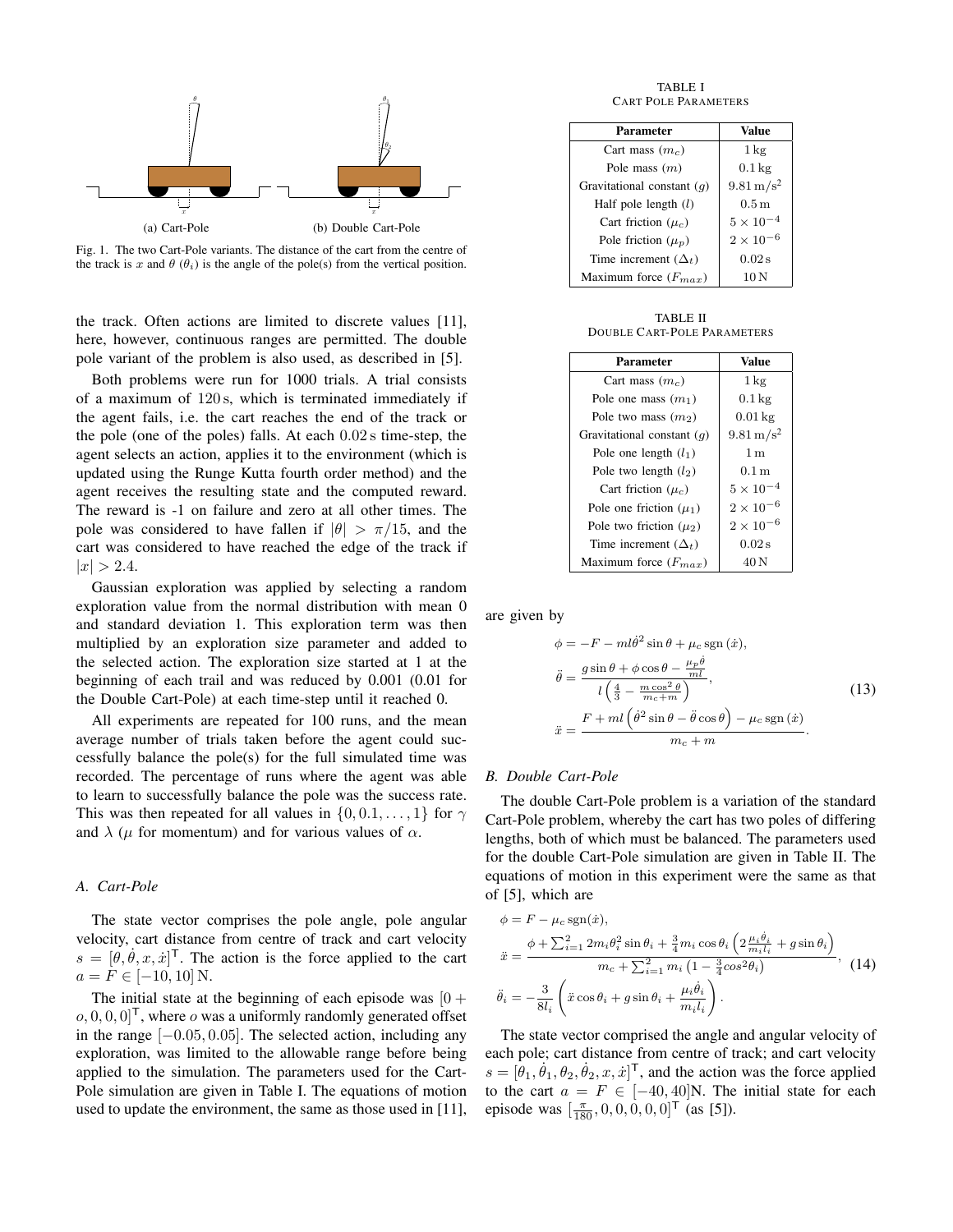

#### V. RESULTS

Figure 2 shows the success rate on the Cart-Pole problem of both approaches for  $\alpha \in \{0.1, 0.2, 0.3\}$ . When  $\alpha \geq 0.4$ the region with high success rate continued to shrink. Each subplot shows the success rate as a function of two other parameters: in the eligibility trace approach this was  $\gamma$  and  $\lambda$ , and in the momentum approach was  $\gamma$  and  $\mu$ . Figure 3 shows the same information for the double Cart-Pole problem. In both problems  $\alpha = 0.2$  had a high success rate for the widest range of parameter values, with the exception of the Cart-Pole problem with momentum where  $\alpha = 0.3$  provided a higher success rate.

Table III shows, for each approach on each problem, the percentage of runs in which the RL agent succeeded, i.e. was able to balance the pole(s) for the full  $120 \text{ s}$ , and the mean average number trials it took the agent to succeed. The parameter values used to produce these results for the Cart-Pole were eligibility trace:  $\alpha = 0.2$ ,  $\gamma = 0.9$  and  $\lambda = 0.5$ ; momentum:  $\alpha = 0.3$ ,  $\gamma = 0.8$  and  $\mu = 0.3$ . For the Double Cart-Pole they were eligibility trace:  $\alpha = 0.2$ ,  $\gamma = 0.6$  and  $\lambda = 0.3$ ; momentum:  $\alpha = 0.2$ ,  $\gamma = 0.9$  and  $\mu = 0.2$ .

The eligibility trace approach achieved a higher success rate for a wider range of parameter values than the momentum approach. Also, on the Cart-Pole problem eligibility trace achieved training in fewer trials. On the double Cart-Pole the



Fig. 3. Double Cart-Pole success rate for various parameter values.

TABLE III **RESULTS** 

| Problem          | Approach                 | <b>Success Rate</b> | <b>Trials to Train</b> |
|------------------|--------------------------|---------------------|------------------------|
| Cart-Pole        | <b>Eligibility Trace</b> | 100%                | 49.56                  |
| Cart-Pole        | Momentum                 | 98%                 | 67.398                 |
| Double Cart-Pole | Eligibility Trace        | $100\%$             | 94.4                   |
| Double Cart-Pole | Momentum                 | 100%                | 55                     |

momentum approach did achieve training in less trials than with an eligibility trace, but as with the Cart-Pole problem, the range of parameters for which a high success rate could be achieved was significantly smaller than with the eligibility trace.

#### VI. CONCLUSION

Here the  $SARSA(\lambda)$  algorithm with direct action selection using Newton's Method was applied to the single and double pole variants of the well known Cart-Pole problem. The success rates are compared for various parameter values, and the approach is compared to a previous approach using a momentum term. The eligibility trace approach succeeds more reliably for a wider range of parameter values. Moreover, it achieves training in less trials on the Cart-Pole problem, which requires generalisation (due to the random starting position).